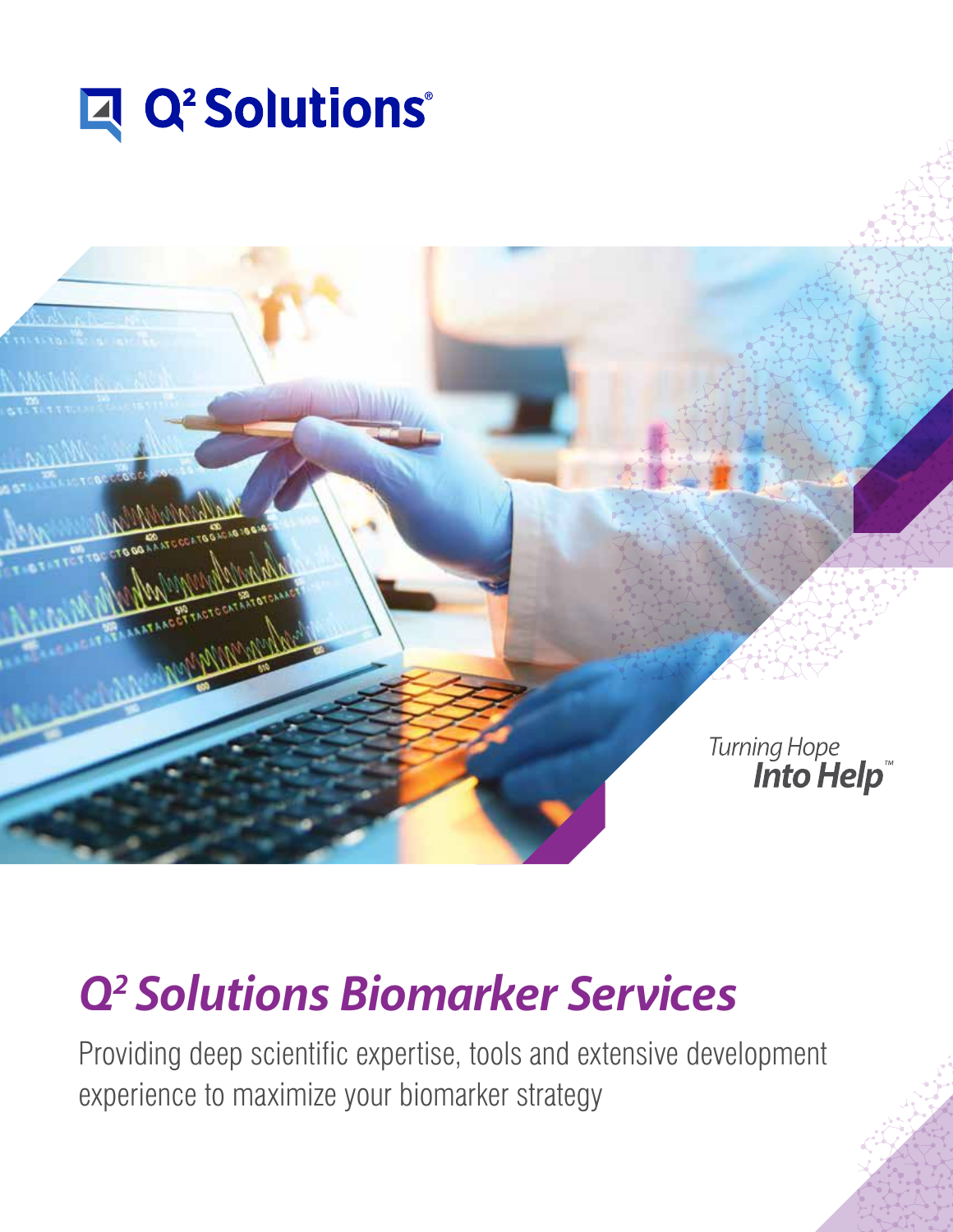# *Biomarker strategy is critical to success*

The use of biomarkers in clinical drug development programs is a growing requirement for many disease areas that have shifted from the one-drug-for-all to mechanism-matched clinical trial design. Clinical research relies on diverse techniques, methodologies and matrices to test for markers that are key to identifying the right patient for the right drug, as well as demonstrating drug biological safety and efficacy. Having a comprehensive biomarker strategy can be crucial to ensuring clinical and commercial success of your product.

Q<sup>2</sup> Solutions helps biopharma and diagnostics customers improve human health through innovation that turns hope into help. Q<sup>2</sup> Solutions delivers on this promise by offering tailored biomarker solutions, delivery excellence and by shaping outcomes.

### **Tailored biomarker solutions**

Having helped develop some of the industry's most well-known biomarkers for personalized medicine, we have the expertise to develop a fit-for-purpose biomarker discovery and development strategy based on scientific knowledge and development experience, mitigating risks for improved clinical outcomes.

Utilize our early engagement scientific specialists for feasibility and methods review, assessment of regulatory requirements (e.g. IVD vs CLIA validation), and application of best practices for global scaleup and deployment.

With Q<sup>2</sup> Solutions' comprehensive solution for companion diagnostic development, we can take your therapeutic in tandem with the companion diagnostic to market faster. Our integrated solution provides flexible support across the development spectrum, from biomarker R&D services, assay development and optimization to global execution, regulatory support, and commercial, diagnostics and late-phase expertise.

#### **black of the Companion diagnostics studies**<br> **black of the across multiple of the across multiple of the methodologies supported to date across multiple methodologies**

We have experience incorporating biomarkers across the development process:

**Early clinical development** – Our scientific experts can help you develop translational design strategies to identify biomarkers, develop assays and screen multiple biomarkers in parallel. Identifying the most relevant biomarkers sooner gets you to proofof-concept as early as possible. Our solutions include:

- Biomarker R&D
- Technology transfers
- De novo assay development
- Companion diagnostic development
- Novel biomarkers
- Assay customization
- Low-volume batch testing

**Clinical development** – With clinical and scientific experts spanning nearly every major disease area, we can help optimize

## Q2 Solutions has helped developed a number of biomarkers commonly used today including **BCR-Abl, ALK, BRAF, C-KIT, EGFR, KRAS** and **HER2.**

clinical trials by using biomarkers to improve selection or exclusion of patients for therapy or dose adjustment – and increasingly to demonstrate efficacy or detect toxicity. Finding the right patients faster can reduce trial costs and help get products to market faster. Our global teams include assay development experts working in the largest system of CAP-accredited central laboratories. Employing a comprehensive suite of genomic, molecular and protein-based platforms, we can rapidly and seamlessly develop, test, transfer and integrate biomarkers into your clinical development program to aid decision making and mitigate risks to improve outcomes.

Q2 Solutions is one of the few bioanalytical laboratories successfully employing immunoprecipitation techniques and multidimensional (up to 3-D) liquid chromatography (LC) for biomarker quantitation. Our team has the experience and knowledge in development and validation of definitive quantitation addressing endogenous analytes including proteins, peptides, lipids, neurotransmitters, steroids, amino acids and other biomarker analytes. The development of these assays is followed by method validation or qualification, and sample analysis consistent with global regulatory requirements and SOPs.

> • Sample analysis supporting clinical and non-clinical studies • Inter-laboratory proficiency • High-volume real-time

testing

- Method development
- Method qualification
- SOP training and implementation
- Laboratory correlations

**>45 custom genomics assays** on multiple sequencing and other genomic platforms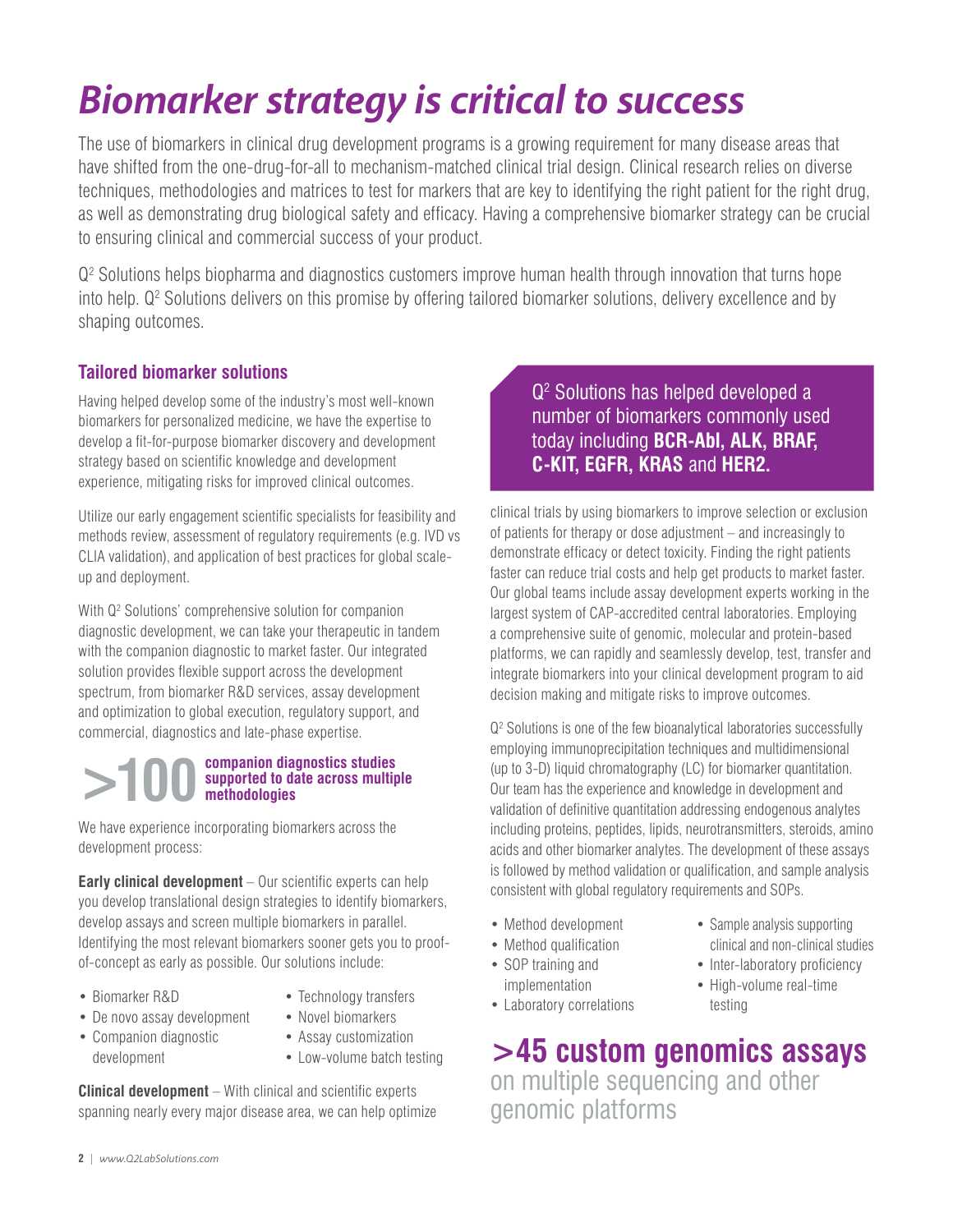**Pre-launch and commercialization** – With access to IQVIA's global experts in market access for drug/diagnostic combinations, we can develop robust launch plans and commercial strategies to help ensure in-sync regulatory and payer submissions and launches, improving market adoption and patient access.

### **Delivery excellence**

We offer an extensive biomarker menu, as well as a worldrenowned scientific staff ready to help you develop custom tissue or fluid biomarker assays specifically for your study. Our

#### **Key disciplines and services to support your biomarker strategy**

biomarker team has more than 20 years of experience in biomarker development, validation and deployment, enabling our customers to select markers to enhance "go/no go" decisions, assess target modulation, stratify potential responders from non-responders and evaluate therapeutic benefits.



|                                          | <b>Methodology</b>                                                                                                                                                                                                                                                                                                                                                                                                                                                                                                                                              |
|------------------------------------------|-----------------------------------------------------------------------------------------------------------------------------------------------------------------------------------------------------------------------------------------------------------------------------------------------------------------------------------------------------------------------------------------------------------------------------------------------------------------------------------------------------------------------------------------------------------------|
| Immunoassays:                            | • Singleplex (ELISA automation) and high-sensitivity (Quanterix)<br>• Multiplex (Luminex, MSD, Randox Biochip, Aushon Ciraplex)<br>• Ligand binding assays<br>• Custom Immunogenecity assays                                                                                                                                                                                                                                                                                                                                                                    |
| <b>Flow cytometry:</b>                   | • Custom panel design, optimized gating strategies, QC management<br>• Esoteric panels for cytokine/chemokine receptors, cell proliferation and apoptosis<br>• Total and phosphorylated signal transduction markers<br>• Receptor and drug occupancy<br>• PBMC isolation and cell purification (magnetic bead-based)<br>• Ex vivo stimulation, ICC, and phospho-flow<br>• Circulating Tumor Cells (CTCs) and Circulating Endothelial Cells (CECs)                                                                                                               |
| <b>Molecular/genomics:</b>               | • Nucleic acid isolation - e.g. FFPE/frozen tissue, blood, stool, saliva, buccal swabs, etc<br>• qPCR/RT-PCR<br>- Oncology gene mutation analysis from FFPE tissue<br>- Custom multiplex mRNA profiling<br>- Quantitative gene rearrangements by PCR<br>- Quantitative viral load assays<br>• Single and multiplex SNP analysis<br>• Microarrays<br>• Next-generation sequencing including targeted exome sequencing and RNAseq<br>• Direct DNA sequencing (microbial, viral)<br>• Bioinformatics<br>• HLA genotyping in an ASHI- and NMDP-certified laboratory |
| <b>Mass spectrometry:</b>                | • LC/MS biomarker assays<br>• Microarray<br>• Focused set<br>• FFPE services                                                                                                                                                                                                                                                                                                                                                                                                                                                                                    |
| <b>Anatomic and molecular pathology:</b> | • Pathology services, including confirmation of diagnosis<br>• IHC, ISH, FISH and PCR/RT-PCR<br>• Digital pathology (remote image access)/Whole-slide imaging<br>• Tissue processing, including fresh/formalin-fixed tissue, bone marrow aspirates and trephine biopsies<br>• Mutation analysis<br>• Special stains                                                                                                                                                                                                                                             |